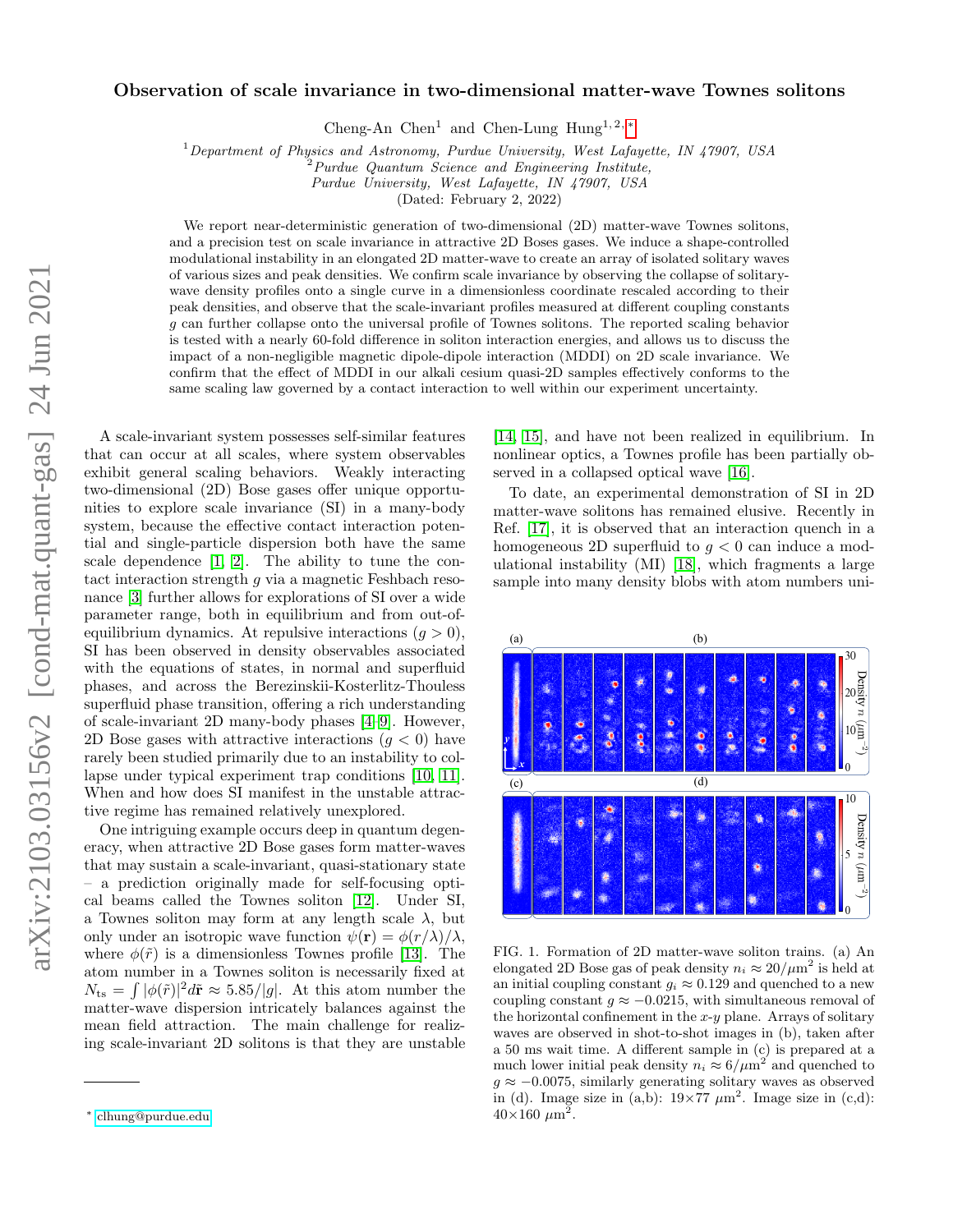versally around  $N_{\text{ts}}$ . Townes solitons of similar peak densities (and sizes) are observed to form randomly from the blobs. However, dispersion, collisions and collapse of many blobs generate remnants throughout a large sample, making confirmation of SI in solitons a nontrivial task. Besides soliton formation in quench dynamics, an optical technique [\[19\]](#page-4-14) has been developed very recently to deterministically imprint a Townes soliton in a twocomponent planar Bose gas [\[20\]](#page-4-15).

In this letter, we report a simple recipe to create isolated 2D solitons with peak densities differing by 20-fold, thus enabling unambiguous experimental tests on SI. Our method induces controlled MI in an elongated 2D superfluid that fragments into an array of solitary waves nearly free from background remnants. Using these samples, we confirm SI by observing their density profiles collapse onto a single curve in a dimensionless coordinate  $\tilde{r} = \sqrt{n_p}r$ , where  $n_p$  is the peak density that sets the length scale  $\lambda = 1/\sqrt{n_p}$ . We further confirm that the scale-invariant density profiles measured at different coupling constants g can collapse onto a universal curve, which agrees remarkably well with the Townes profile. Furthermore, we discuss the effect of a non-local MDDI in our quasi-2D geometry, which conforms to the same scaling law governed by a contact interaction to well within our experiment uncertainty.

Our experiment begins with a 2D superfluid formed by a variable number of cesium atoms ( $N \approx 6 \times 10^3$  ~  $1.5 \times 10^4$ ) polarized in the  $|F = 3, m_F = 3\rangle$  hyperfine ground state and with a low temperature  $T \leq 8$  nK. The superfluid is trapped inside a quasi-2D box potential formed by all repulsive optical dipole beams with an adjustable horizontal box confinement. The tight vertical  $(z)$  confinement freezes all atoms in the harmonic ground state along the imaging axis, giving a trap vibrational frequency  $\omega_z = 2\pi \times 2.25(1)$  kHz and a harmonic oscillator length  $l_z \approx 184$  nm. The 2D coupling constant  $g = \sqrt{8\pi a/l_z}$  is controlled by a tunable s-wave scattering length a, initially prepared at  $g = g_i \approx 0.129$  and later quenched to a negative value  $g < 0$  via a magnetic Feshbach resonance [\[3\]](#page-4-2). The coupling constant is calibrated with an uncertainty  $\delta g \approx \pm 0.0005$  [\[13\]](#page-4-8). Following the interaction quench and simultaneous removal of the horizontal box confinement, the 2D gas is allowed to evolve freely in the horizontal plane for a hold time of  $\sim$  50 ms, which is sufficiently long to allow samples to fully fragment but short enough so that there is not a significant atom loss that could make a soliton unstable. Absorption imaging is then performed to record the density distribution; see Fig. [1](#page-0-1) for sample images. The image resolution is experimentally determined to be  $\sim 1.5 \ \mu \text{m} \ (1/e^2 \text{ Gaus-}$ sian width) [\[21,](#page-4-16) [22\]](#page-4-17).

To form a single array of isolated 2D solitons, we reduce the initial width of a superfluid so that MI can only manifest along its long axis (y-axis). As shown in Fig.  $1(a)$ , the sample has an initial peak density  $n_i \approx 18/\mu m^2$ , with a length  $L \approx 65 \mu m$  and a root-mean-square width  $w \approx 3 \mu \text{m} \leq \xi$ , where  $\xi = \pi/\sqrt{2n_i|g|} \approx 3.6 \mu \text{m}$  is



<span id="page-1-0"></span>FIG. 2. Soliton formation statistics. (a) Probability  $P_{\text{tot}}$  of finding  $N_s$  solitons after the quench, evaluated using 68 samples as shown in Fig. [1\(](#page-0-1)b). (b) Occurrence of solitons with peak density  $n_p$  (Bin size:  $2/\mu m^2$ ). (c) Average peak density  $\bar{n}_p$  versus position along the long (y-)axis (filled circles). Error bars represent standard deviation. Solid curve shows the density  $n_i$  of the initial sample through the long axis. (d) Probability for observing a soliton at position  $y$  in a quenched sample (Bin size:  $4 \mu m$ ).

the half-wavelength of the most unstable mode in MI [\[17\]](#page-4-12) when we quench to  $g \approx -0.0215$ . Following the interaction quench, arrays of isotropic solitary waves are observed to form near-deterministically in every sample [Fig. [1\(](#page-0-1)b)]. These well-separated solitary waves allow us to perform counting statistics (Fig. [2\)](#page-1-0) and measure their density profiles. We confirm these solitary waves are Townes solitons by performing associated scaling tests (Figs. [3](#page-2-0) and [4\)](#page-3-0). In another set of examples as shown in Fig. [1\(](#page-0-1)c-d), we prepare superfluids with much lower initial peak densities  $n_i \approx 5/\mu m^2$ , and quench the coupling constant to a less attractive value  $g \approx -0.0075$ . Arrays of solitons more than twice the size of those found in Fig. [1\(](#page-0-1)b) can be identified in (d).

In all examples shown in Fig. [1,](#page-0-1) many solitons appear to be missing randomly from the observed arrays. This may be caused by imperfect soliton formation from MI, and the missing ones may have either dispersed or collapsed. In addition, collisions between neighboring solitons can trigger collapse and induce rapid loss [\[17,](#page-4-12) [23\]](#page-4-18). In Fig. [2,](#page-1-0) we analyze soliton formation statistics from our quench recipe, using images as shown in Fig. [1\(](#page-0-1)b). In more than 98 % of the samples analyzed, we find  $N_s\geq 1$ total number of solitons [Fig.  $2(a)$ ]. Thanks to a nearly remnant-free background, we collect solitons of peak densities over a finite range from  $n_p \sim 8/\mu \text{m}^2$  to  $\sim 30/\mu \text{m}^2$ [Fig. [2\(](#page-1-0)b)]. This allows us to study their density scaling behavior. On the other hand, the average peak density  $\bar{n}_p \approx 20/\mu m^2$  [Fig. [2\(](#page-1-0)c)] is comparable to the initial density  $n_i \approx 18/\mu m^2$ , and is approximately uniform along the sample. It is more likely to find solitons near the edge, as shown in the probability distribution  $p(y)$  in Fig. [2\(](#page-1-0)d), potentially due to a boundary effect that reduces soliton collision loss. We observe that low density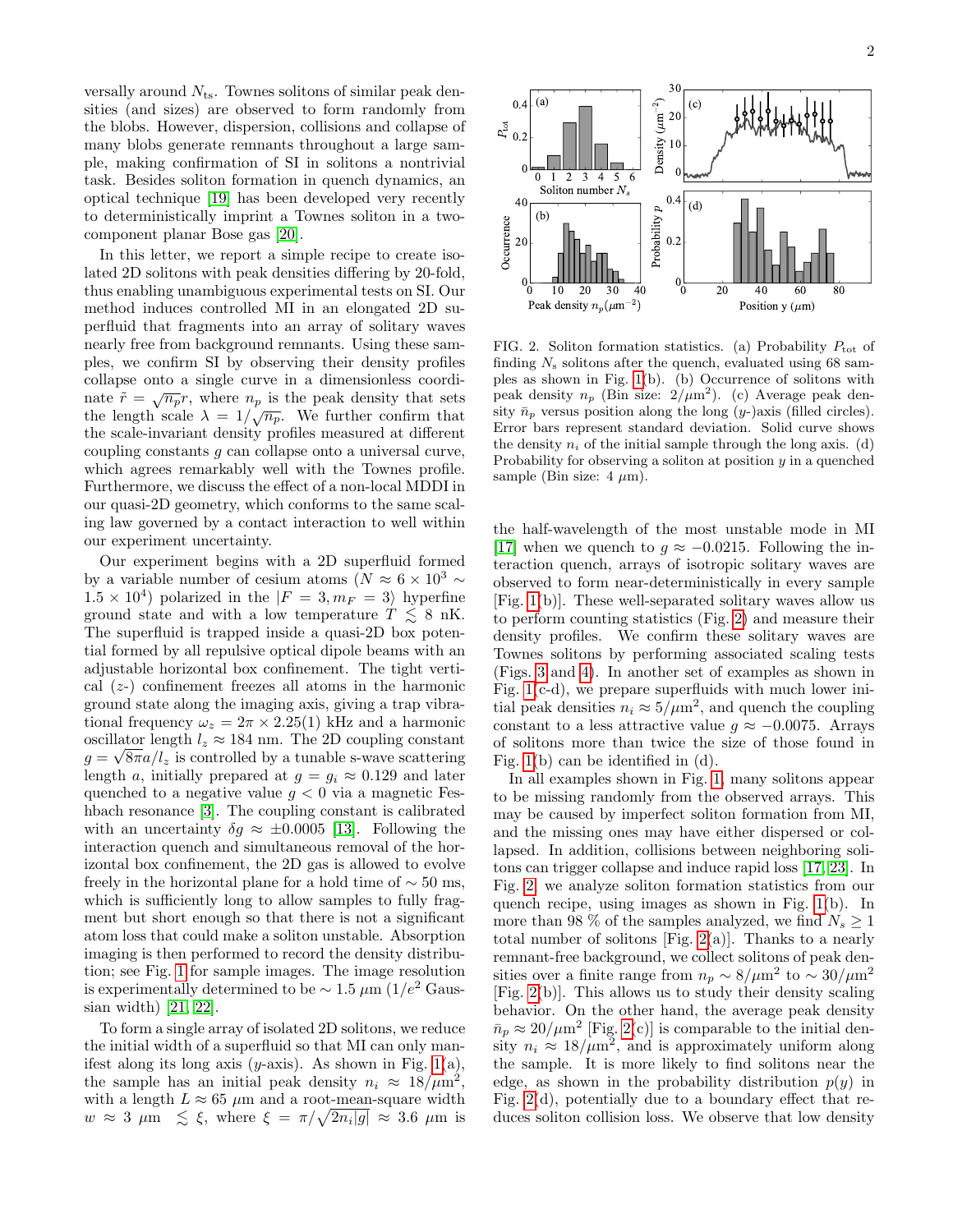

<span id="page-2-0"></span>FIG. 3. Testing scale invariance. (a) Images in the top panel, from left to right, show solitons of low to high peak densities, selected from samples as shown in Fig. [1\(](#page-0-1)b). Image size:  $19\times19\mu$ m<sup>2</sup>. Their radial density profiles  $n(r)$  (filled circles, inset) approximately collapse onto a single curve in the rescaled coordinate  $\tilde{r} = \sqrt{n_p}r$  and  $\tilde{n} = n/n_p$ . Error bars include statistical and systematic errors. Shaded band shows the standard deviation of 20 rescaled radial profiles around their mean  $\langle \tilde{n} \rangle$ (solid curve). (b) similarly shows soliton images and profiles observed in Fig. [1\(](#page-0-1)d). Image size:  $60 \times 60 \mu m^2$ .

samples as shown in Fig. [1\(](#page-0-1)d) generate solitons with peak density  $2/\mu m^2 \lesssim n_p \lesssim 13/\mu m^2$ .

We collect solitons of different sizes from our quenched samples to perform the scaling tests. In Fig. [3,](#page-2-0) we show sample soliton images, sorted with  $n_p$  monotonically increasing from  $7/\mu m^2$  to  $30/\mu m^2$  for  $g \approx -0.0215$  [in (a)] and from  $1.5/\mu m^2$  to  $9/\mu m^2$  for  $g \approx -0.0075$  [in (b)]. The soliton size appears to monotonically decrease with respect to the increasing peak density, as shown in the radial density profiles  $n(r)$  in Fig. [3](#page-2-0) insets.

We test the SI hypothesis by rescaling the density pro-

files  $n(r)$  in a dimensionless form and search for a universal behavior. In Fig. [3,](#page-2-0) we plot the rescaled density  $\tilde{n} = n/n_p$  as a function of the dimensionless radial posi $t_i = h / n_p$  as a function of the dimensionless radial position  $\tilde{r} = \sqrt{n_p} r$ . Indeed, despite a large variation in soliton size, we observe that all profiles measured at a fixed g collapse onto a single curve. No significant deviation from the collapse behavior is observed at any  $\tilde{r}$ .

To quantify the goodness of the profile collapse and confirm SI, we evaluate the reduced chi-square  $\chi^2_{\nu}$  =  $\sum_i \left[ \tilde{n}_i - \langle \tilde{n} \rangle_i \right]^2 / \nu \sigma_i^2$  from  $\sim 20$  rescaled profiles, where  $\langle \tilde{n} \rangle$  is the mean profile,  $\sigma_i$  is data uncertainty, and the in- $\frac{d}{dx}$  i labels data points collected within a test radius, giving in total  $\nu \approx 190$  degrees of freedom. At  $q \approx -0.0215$ as in Fig. [3\(](#page-2-0)a), we find  $\chi^2_{\nu} \approx 1.5$  for  $\tilde{r} \lesssim 25$ ; for the profiles at  $g \approx -0.0075$  as in Fig. [3\(](#page-2-0)b), we obtain  $\chi^2_{\nu} \approx 1.4$ for  $\tilde{r} \lesssim 35$ . The chi-square test  $\chi^2_{\nu} \sim O(1)$  suggests a universal collapse and supports the SI hypothesis from these randomly collected solitons. Nevertheless,  $\chi^2_{\nu} \gtrsim 1$ indicates that the standard deviation of collapsed profiles slightly exceeds the estimated measurement uncertainty. Since the statistical deviations from the mean profile show no clear dependence on soliton size or peak density [see also Fig. [4\(](#page-3-0)b)], the chi-square test suggests not all quench-induced solitary waves possess perfect scaleinvariant profiles.

We now show that the scale-invariant density distributions measured at different attractive interactions can be further rescaled to display a universal waveform – the Townes profile. Here, the coupling constant can be absorbed into the length scale factor  $\lambda$  such that, when plotted in the rescaled coordinate  $R = \sqrt{|g|}\tilde{r}$ , the density displays a universal profile  $\tilde{n} = |\phi(R)|^2$ . The radial wave function  $\phi(R)$  is the stationary solution of a dimensionless 2D Gross-Pitaevskii equation (GPE),

<span id="page-2-1"></span>
$$
\tilde{H}\phi = -\frac{1}{2}\left(\frac{d^2\phi}{dR^2} + \frac{1}{R}\frac{d\phi}{dR}\right) - |\phi|^2\phi = \tilde{\mu}\phi\,,\qquad(1)
$$

where the scaled chemical potential  $\tilde{\mu} = -0.205$  is obtained while solving  $\phi(R)$  [\[13\]](#page-4-8).

In Fig. [4,](#page-3-0) we plot the measured scale-invariant mean density profiles  $\langle \tilde{n} \rangle$  as a function of the rescaled radial position  $R = \sqrt{|g|}\tilde{r}$ . We find that four initially very different mean profiles (inset) measured at  $|q| \approx$ (0.0075, 0.0170, 0.0215, 0.034), respectively, can collapse onto a universal curve in the rescaled coordinate, which agrees very well with the GPE solution  $|\phi(R)|^2$ ; only a small deviation  $\Delta \tilde{n} \lesssim 0.015$  becomes visible at  $R \gtrsim 3$ , where  $|\phi(R)|^2 \lesssim 0.02$ . This could result from a very low fraction of collision remnants in the horizontal plane or from barely overlapping tails of adjacent solitons, which has little influence on the universal scaling tests near the core region  $R \leq 3$ . Integrating the scaled density to  $R = 4$ , we have estimated  $\int \langle \tilde{n} \rangle d\mathbf{R} \approx 6.0 \pm 0.8 \sim N_{\text{ts}} |g|$ , agreeing reasonably with theory [Fig. [4\(](#page-3-0)b)].

The observed universal scaling behavior is a remarkable manifestation of SI in 2D Bose gases effectively described by a mean field interaction Eq. [\(1\)](#page-2-1). This universal behavior is also evidenced in Fig. [4](#page-3-0) (b), where we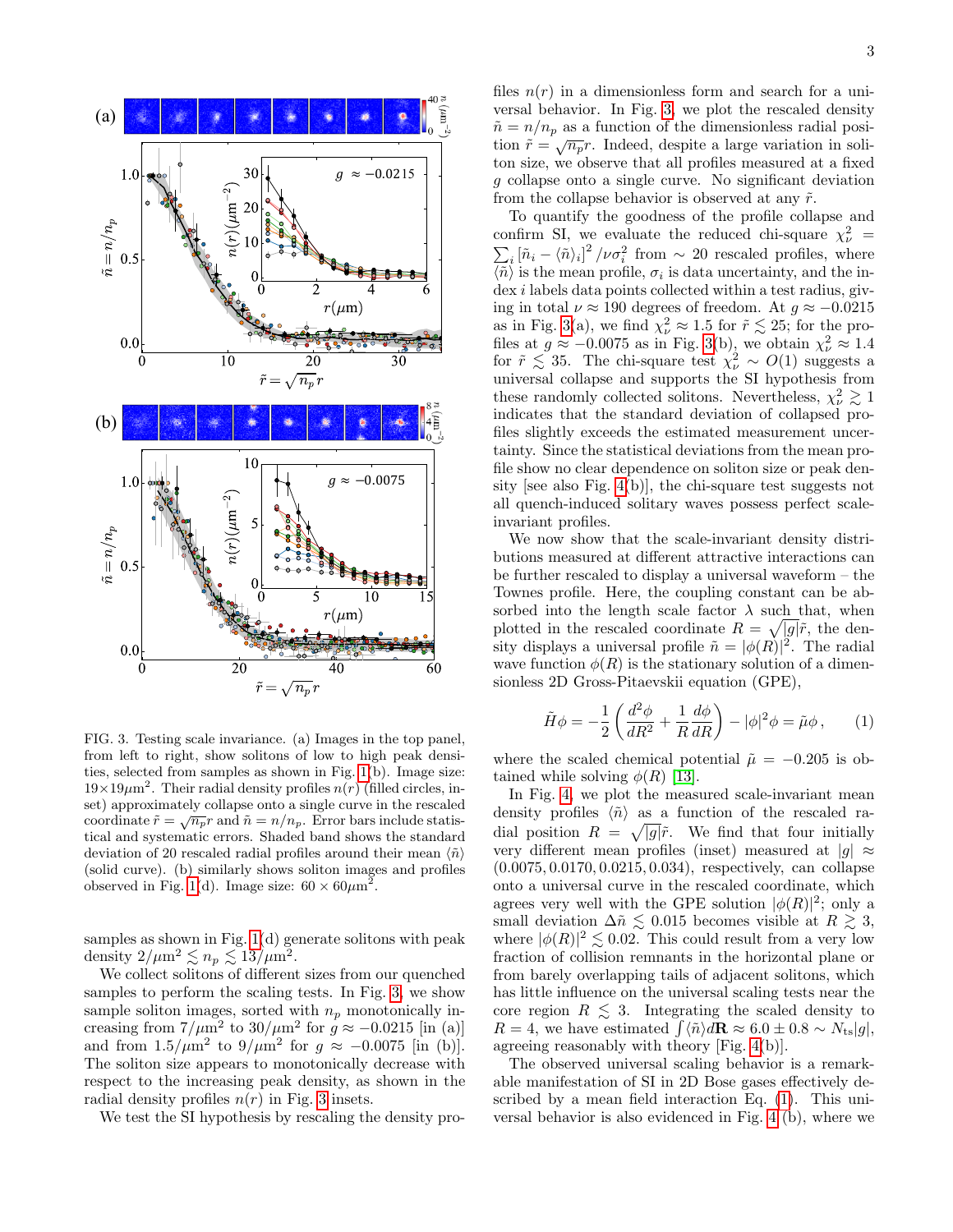

<span id="page-3-0"></span>FIG. 4. Universal soliton density profile. (a) Filled symbols show different scale-invariant mean profiles  $\langle \tilde{n} \rangle$  (inset), measured at interaction strengths  $g \approx -0.0075$  (triangle), −0.0170 (circle), and −0.0215 (square), respectively. Open circles display a scaled density profile reported in Ref. [\[17\]](#page-4-12), for  $g \approx -0.034$  and with a fixed  $n_p \approx 5/\mu m^2$ . These profiles collapse onto a single curve in the rescaled radial coordinate  $R = \sqrt{|g|}\tilde{r}$ , and the magenta band marks their mean with standard error. Collapsed solid curves are the universal Townes profile (black) and the solutions of full GPE with the MDDI term Eq. [\(3\)](#page-3-1), calculated using  $g_c = -0.009$ ,  $n_p = 1/\mu m^2$  (red) and  $10/\mu m^2$  (blue), respectively, and rescaled using  $g = g_c + 2g_{dd}$ . For comparison, dashed curves show the same solutions rescaled using  $g = g_c$ . (b) Universal atom number  $N|g| = \int \tilde{n} d\mathbf{R}$  using soliton profiles as in Fig. [3](#page-2-0) and integrated up to  $\ddot{R} = 4$ . Solid line and gray band indicate the mean and standard deviation.

plot the scaled atom number  $N|g|$  of individual solitons as shown in Fig. [3.](#page-2-0) Almost all of them collapse to the universal number  $N_{\text{ts}}|g|$  to within the experiment uncertainty. The scaling behavior is tested with solitons of a nearly 60-fold difference in their peak interaction energies  $\hbar \gamma = \hbar^2 n_p |g|/m$ , where  $\hbar$  is the reduced Planck constant, m is the atomic mass, and  $\gamma \approx 2\pi \times (0.85 - 49)$  Hz.

It is however worth noting that a non-negligible MDDI potential is present in our alkali cesium samples [\[24–](#page-4-19)[26\]](#page-4-20). Since a MDDI potential scales with the inter-atomic spacing as  $1/r^3$ , it could impact SI in a 2D Bose gas. For the effective 2D MDDI strength [\[14\]](#page-4-9),

$$
g_{\rm dd} = \frac{m}{\hbar^2} \frac{\mu_0 \mu^2}{3\sqrt{2\pi}l_z} \,,\tag{2}
$$

we find that  $g_{dd} \approx 0.00087$  is stronger than  $-10\%$  of the smallest coupling constant  $g \approx -0.0075$  explored, where  $\mu_0$  is the vacuum permeability,  $\mu \approx 0.75 \mu_B$  cesium magnetic dipole moment, and  $\mu_B$  the Bohr magneton. It is thus necessary to examine the effect of MDDI in a GPE. The MDDI in our matter-wave solitons is in a highly oblate configuration, with spin polarized along the tightly confined z-axis. Integrating out wave function along this axis (assumed Gaussian), the rescaled MDDI Hamiltonian can be conveniently expressed as the following inverse Fourier transform [\[14,](#page-4-9) [27,](#page-5-0) [28\]](#page-5-1):

<span id="page-3-1"></span>
$$
\tilde{H}_{\rm dd} = \frac{g_{\rm dd}}{|g_c|} \int \frac{d\mathbf{k}}{(2\pi)^2} e^{ikR\cos\theta_k} h_{\rm dd} \left(\sqrt{\frac{n_p|g_c|}{2}} k l_z\right) \tilde{n}(\mathbf{k}),\tag{3}
$$

where we define  $g_c$  as the bare contact coupling constant,  $\tilde{n}(\mathbf{k})$  is the Fourier transform of the rescaled density profile  $\tilde{n}(\mathbf{R}) = |\phi(R)|^2$ , and  $h_{\text{dd}}$  is the MDDI function that can potentially break SI [\[13\]](#page-4-8). However, in the limit  $\sqrt{n_p|g|}l_z \ll 1$ ,  $h_{\text{dd}} \approx 2$  is approximately constant within a finite k-range until  $\tilde{n}(\mathbf{k})$  vanishes. Equation [\(3\)](#page-3-1) thus transforms back to an effective contact interaction Hamiltonian:

$$
\tilde{H}_{\rm dd} \approx 2 \frac{g_{\rm dd}}{|g_c|} |\phi(R)|^2. \tag{4}
$$

This argument generally applies to weakly interacting 2D gases whose lateral size  $w \gg l_z$  [\[13,](#page-4-8) [28\]](#page-5-1). As such, the full Hamiltonian in a modified GPE,  $\tilde{H} + \tilde{H}_{dd}$ , can be effectively recast into  $\hat{H}$  in Eq. [\(1\)](#page-2-1) by rescaling the coordinate R using  $g = g_c + 2g_{dd}$ .

We numerically confirm SI with the MDDI in our quasi-2D samples that have a small but finite  $l_z \approx$ 184 nm, giving  $0.02 \lesssim \sqrt{n_g|g|}l_z \lesssim 0.15$  [\[29\]](#page-5-2). As shown in Fig. [4,](#page-3-0) sample numerical solutions at  $g_c = -0.009$  collapse well to the universal Townes profile if we rescale the radial coordinate R using  $g = g_c + 2g_{dd} \approx -0.0073$ , which includes the MDDI shift.

The good agreement between our measurement results and the properly rescaled numerical solutions suggests our coupling constant  $q$ , which is evaluated using a calibrated scattering length, is already shifted by the MDDI [\[13,](#page-4-8) [26,](#page-4-20) [30\]](#page-5-3). This is likely the case, as our calibration procedure performed in a quasi-2D trap cannot discern the effect of MDDI from that of a two-body contact interaction [\[13\]](#page-4-8). We conclude that the scaling tests performed in Figs. [3](#page-2-0) and [4](#page-3-0) confirm SI with the inclusion of a weak MDDI contribution in our quasi-2D geometry.

In summary, we demonstrate a near-deterministic method to form 2D matter-wave solitons and test the scaling symmetry in attractive 2D Bose gases previously inaccessible to other experiments. We show that SI manifests robustly through an unstable many-body state, formed remarkably from out-of-equilibrium quench dynamics [\[17\]](#page-4-12). In particular, our observation confirms that the Townes profile not only manifests in a self-similar nonlinear wave collapse, as partially observed in Ref. [\[16\]](#page-4-11), it is also a prevalent SI profile in solitary waves formed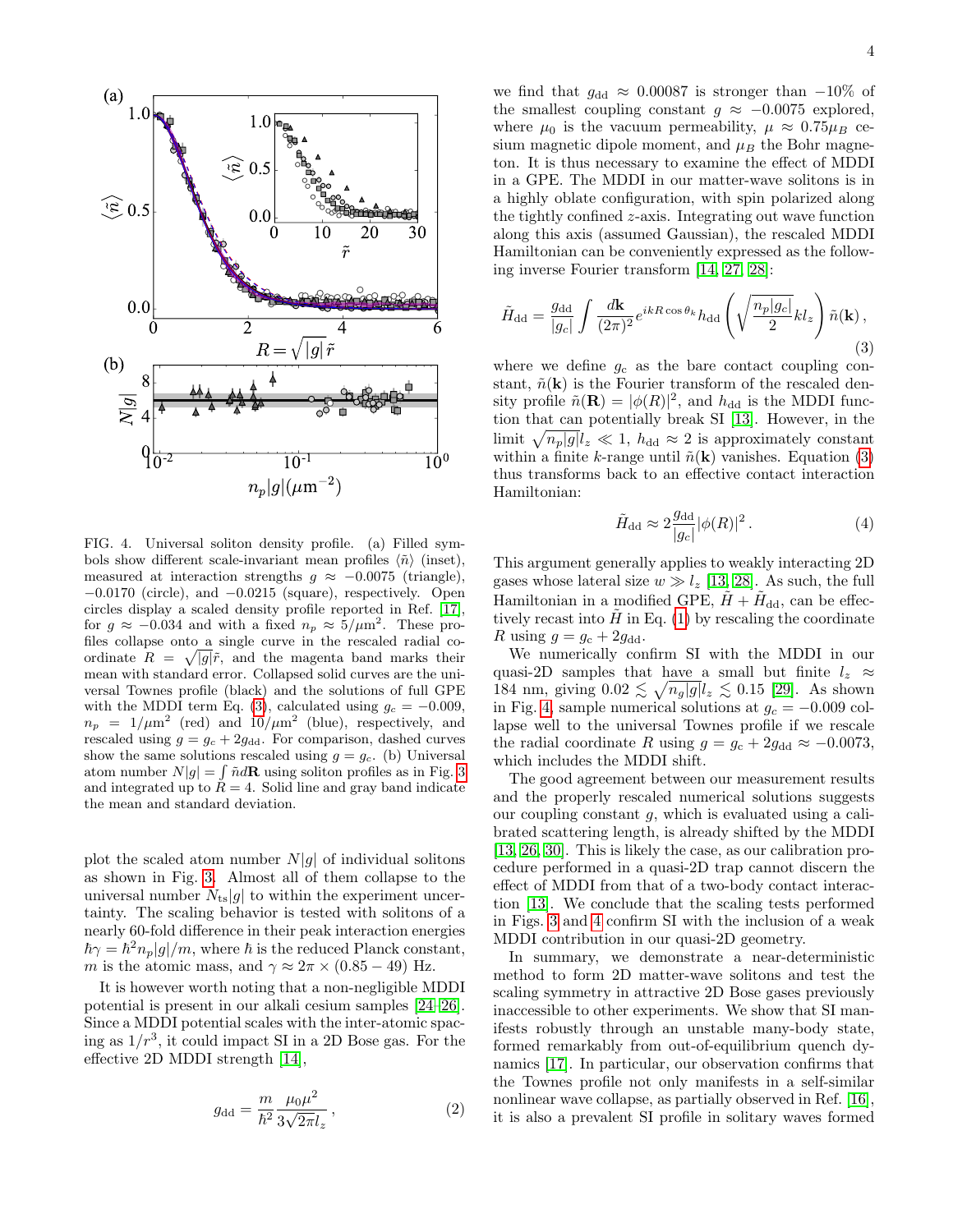from a modulational instability. The observed universal scaling behavior is under the influence of a non-negligible MDDI potential, which nevertheless imposes no influence on SI in a quasi-2D geometry. A recent study also reveals the insensitivity in the size and shape of a 2D superfluid to the MDDI [\[31\]](#page-5-4). Our recipe for instability-induced soliton formation may be further explored in a SI-breaking scenario, for example, through crossover to an MDDIdominating regime [\[14,](#page-4-9) [25\]](#page-4-21), either by tuning to a much smaller contact coupling  $g_c$  [\[30\]](#page-5-3) or with a dipolar quantum gas [\[32–](#page-5-5)[35\]](#page-5-6). Furthermore, our scaling analysis may be extended to test the dynamics of stronger attractive

- <span id="page-4-0"></span>[1] L. Pitaevskii and A. Rosch, Breathing modes and hidden symmetry of trapped atoms in two dimensions, Physical Review A 55, R853 (1997).
- <span id="page-4-1"></span>[2] A. Posazhennikova, Colloquium: Weakly interacting, dilute Bose gases in 2D, Reviews of Modern Physics 78, 1111 (2006).
- <span id="page-4-2"></span>[3] C. Chin, R. Grimm, P. Julienne, and E. Tiesinga, Feshbach resonances in ultracold gases, Reviews of Modern Physics 82, 1225 (2010).
- <span id="page-4-3"></span>[4] C.-L. Hung, X. Zhang, N. Gemelke, and C. Chin, Observation of scale invariance and universality in twodimensional Bose gases, Nature 470, 236 (2011).
- [5] T. Yefsah, R. Desbuquois, L. Chomaz, K. J. Günter, and J. Dalibard, Exploring the thermodynamics of a two-dimensional Bose gas, Physical Review Letters 107, 130401 (2011).
- [6] R. Desbuquois, L. Chomaz, T. Yefsah, J. Léonard, J. Beugnon, C. Weitenberg, and J. Dalibard, Superfluid behaviour of a two-dimensional Bose gas, Nature Physics 8, 645 (2012).
- [7] A. Rançon and N. Dupuis, Universal thermodynamics of a two-dimensional Bose gas, Physical Review A 85, 063607 (2012).
- [8] L.-C. Ha, C.-L. Hung, X. Zhang, U. Eismann, S.-K. Tung, and C. Chin, Strongly interacting two-dimensional Bose gases, Physical Review Letters 110, 145302 (2013).
- <span id="page-4-4"></span>[9] R. Desbuquois, T. Yefsah, L. Chomaz, C. Weitenberg, L. Corman, S. Nascimbène, and J. Dalibard, Determination of scale-invariant equations of state without fitting parameters: Application to the two-dimensional Bose gas across the Berezinskii-Kosterlitz-Thouless transition, Physical Review Letters 113, 020404 (2014).
- <span id="page-4-5"></span>[10] Y. Kagan, A. Muryshev, and G. Shlyapnikov, Collapse and Bose-Einstein condensation in a trapped Bose gas with negative scattering length, Physical Review Letters 81, 933 (1998).
- <span id="page-4-6"></span>[11] E. A. Donley, N. R. Claussen, S. L. Cornish, J. L. Roberts, E. A. Cornell, and C. E. Wieman, Dynamics of collapsing and exploding Bose–Einstein condensates, Nature 412, 295 (2001).
- <span id="page-4-7"></span>[12] R. Y. Chiao, E. Garmire, and C. H. Townes, Self-trapping of optical beams, Physical Review Letters 13, 479 (1964).
- <span id="page-4-8"></span>[13] See Supplementary Materials.
- <span id="page-4-9"></span>[14] P. Pedri and L. Santos, Two-dimensional bright solitons in dipolar Bose-Einstein condensates, Physical Review Letters 95, 200404 (2005).

2D Bose gases, where quantum correlations may begin to play an important role, such as those discussed in quantum droplets [\[36–](#page-5-7)[41\]](#page-5-8).

# ACKNOWLEDGMENTS

This work is supported by the NSF (Grant  $#$  PHY-1848316), the W. M. Keck Foundation, and the DOE QuantISED program (Grant # DE-SC0019202).

- <span id="page-4-10"></span>[15] Y. V. Kartashov, B. A. Malomed, and L. Torner, Solitons in nonlinear lattices, Reviews of Modern Physics 83, 247 (2011).
- <span id="page-4-11"></span>[16] K. Moll, A. L. Gaeta, and G. Fibich, Self-similar optical wave collapse: observation of the Townes profile, Physical Review Letters 90, 203902 (2003).
- <span id="page-4-12"></span>[17] C.-A. Chen and C.-L. Hung, Observation of universal quench dynamics and Townes soliton formation from modulational instability in two-dimensional Bose gases, Physical Review Letters 125, 250401 (2020).
- <span id="page-4-13"></span>[18] J. H. Nguyen, D. Luo, and R. G. Hulet, Formation of matter-wave soliton trains by modulational instability, Science 356, 422 (2017).
- <span id="page-4-14"></span>[19] Y. Zou, E. Le Cerf, B. Bakkali-Hassani, C. Maury, G. Chauveau, P. C. M. Castilho, R. Saint-Jalm, S. Nascimbene, J. Dalibard, and J. Beugnon, Optical control of the density and spin spatial profiles of a planar Bose gas, Journal of Physics B: Atomic, Molecular and Optical Physics (2021).
- <span id="page-4-15"></span>[20] B. Bakkali-Hassani, C. Maury, Y. Q. Zou, E. Le ´ Cerf, R. Saint-Jalm, P. C. M. Castilho, S. Nascimbene, J. Dalibard, and J. Beugnon, Realization of a Townes soliton in a two-component planar Bose gas (2021), [arXiv:2103.01605 \[cond-mat.quant-gas\].](https://arxiv.org/abs/2103.01605)
- <span id="page-4-16"></span>[21] C.-L. Hung, X. Zhang, L.-C. Ha, S.-K. Tung, N. Gemelke, and C. Chin, Extracting density–density correlations from in situ images of atomic quantum gases, New Journal of Physics 13, 075019 (2011).
- <span id="page-4-17"></span>[22] C.-A. Chen, S. Khlebnikov, and C.-L. Hung, Observation of quasiparticle pair-production and quantum entanglement in atomic quantum gases quenched to an attractive interaction (2021), [arXiv:2102.11215 \[cond-mat.quant](https://arxiv.org/abs/2102.11215)[gas\].](https://arxiv.org/abs/2102.11215)
- <span id="page-4-18"></span>[23] J. H. Nguyen, P. Dyke, D. Luo, B. A. Malomed, and R. G. Hulet, Collisions of matter-wave solitons, Nature Physics 10, 918 (2014).
- <span id="page-4-19"></span>[24] S. Giovanazzi, A. Görlitz, and T. Pfau, Tuning the dipolar interaction in quantum gases, Physical Review Letters 89, 130401 (2002).
- <span id="page-4-21"></span>[25] T. Lahaye, C. Menotti, L. Santos, M. Lewenstein, and T. Pfau, The physics of dipolar bosonic quantum gases, Reports on Progress in Physics 72, 126401 (2009).
- <span id="page-4-20"></span>[26] A. J. Olson, D. L. Whitenack, and Y. P. Chen, Effects of magnetic dipole-dipole interactions in atomic Bose-Einstein condensates with tunable s-wave interactions, Physical Review A 88, 043609 (2013).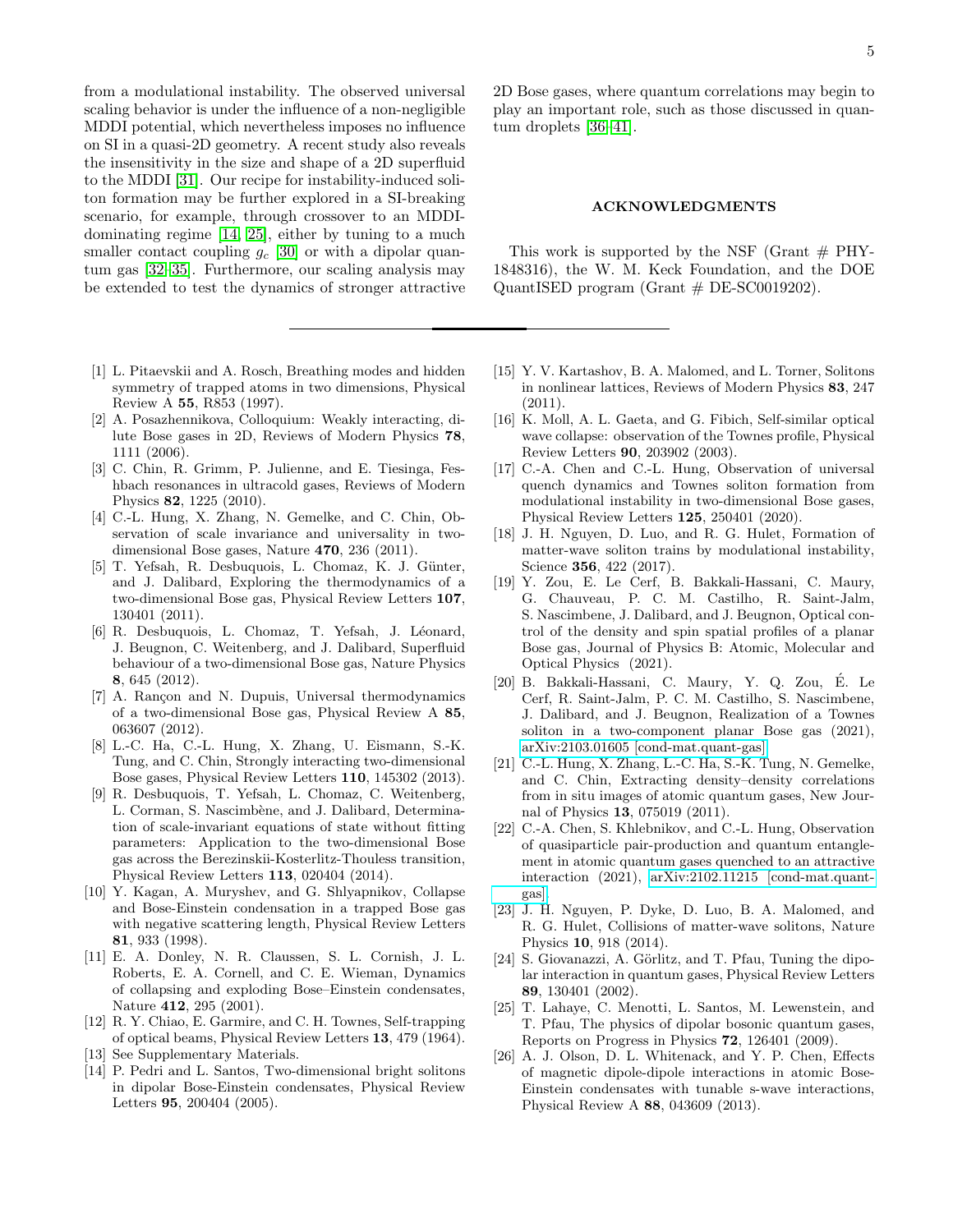- <span id="page-5-0"></span>[27] U. R. Fischer, Stability of quasi-two-dimensional Bose-Einstein condensates with dominant dipole-dipole interactions, Physical Review A 73, 031602 (2006).
- <span id="page-5-1"></span>[28] C. Mishra and R. Nath, Dipolar condensates with tilted dipoles in a pancake-shaped confinement, Physical Review A 94, 033633 (2016).
- <span id="page-5-2"></span>[29] More precisely, one should call this quasi-SI in quasi-2D samples with finite  $l_z$ , as there exists small differences in the rescaled profiles well below typical experiment uncertainty.
- <span id="page-5-3"></span>[30] S. E. Pollack, D. Dries, M. Junker, Y. Chen, T. Corcovilos, and R. Hulet, Extreme tunability of interactions in a Li 7 Bose-Einstein condensate, Physical Review Letters 102, 090402 (2009).
- <span id="page-5-4"></span>[31] Y.-Q. Zou, B. Bakkali-Hassani, C. Maury, É. Le Cerf, S. Nascimbene, J. Dalibard, and J. Beugnon, Magnetic dipolar interaction between hyperfine clock states in a planar alkali Bose gas, Physical Review Letters 125 , 233604 (2020).
- <span id="page-5-5"></span>[32] A. Griesmaier, J. Werner, S. Hensler, J. Stuhler, and T. Pfau, Bose-Einstein condensation of chromium, Physical Review Letters 94, 160401 (2005).
- [33] M. Lu, N. Q. Burdick, S. H. Youn, and B. L. Lev, Strongly dipolar Bose-Einstein condensate of dysprosium, Physical Review Letters 107, 190401 (2011).
- [34] K. Aikawa, A. Frisch, M. Mark, S. Baier, A. Rietzler, R. Grimm, and F. Ferlaino, Bose-Einstein condensation of erbium, Physical Review Letters 108, 210401 (2012).
- <span id="page-5-6"></span>[35] D. Petter, G. Natale, R. van Bijnen, A. Patscheider, M. Mark, L. Chomaz, and F. Ferlaino, Probing the roton excitation spectrum of a stable dipolar Bose gas, Physical Review Letters 122, 183401 (2019).
- <span id="page-5-7"></span>[36] D. Petrov, Quantum mechanical stabilization of a collapsing Bose-Bose mixture, Physical Review Letters 115, 155302 (2015).
- [37] I. Ferrier-Barbut, H. Kadau, M. Schmitt, M. Wenzel, and T. Pfau, Observation of quantum droplets in a strongly dipolar Bose gas, Physical Review Letters 116, 215301 (2016).
- [38] L. Chomaz, S. Baier, D. Petter, M. Mark, F. Wächtler, L. Santos, and F. Ferlaino, Quantum-fluctuation-driven crossover from a dilute Bose-Einstein condensate to a macrodroplet in a dipolar quantum fluid, Physical Review X 6, 041039 (2016).
- [39] G. Semeghini, G. Ferioli, L. Masi, C. Mazzinghi, L. Wolswijk, F. Minardi, M. Modugno, G. Modugno, M. Inguscio, and M. Fattori, Self-bound quantum droplets of atomic mixtures in free space, Physical Review Letters 120, 235301 (2018).
- [40] C. Cabrera, L. Tanzi, J. Sanz, B. Naylor, P. Thomas, P. Cheiney, and L. Tarruell, Quantum liquid droplets in a mixture of Bose-Einstein condensates, Science 359, 301 (2018).
- <span id="page-5-8"></span>[41] P. Cheiney, C. Cabrera, J. Sanz, B. Naylor, L. Tanzi, and L. Tarruell, Bright soliton to quantum droplet transition in a mixture of Bose-Einstein condensates, Physical Review Letters 120, 135301 (2018).
- <span id="page-5-9"></span>[42] T. Kraemer, M. Mark, P. Waldburger, J. G. Danzl, C. Chin, B. Engeser, A. D. Lange, K. Pilch, A. Jaakkola, H.-C. Nägerl, et al., Evidence for Efimov quantum states in an ultracold gas of caesium atoms, Nature 440, 315 (2006).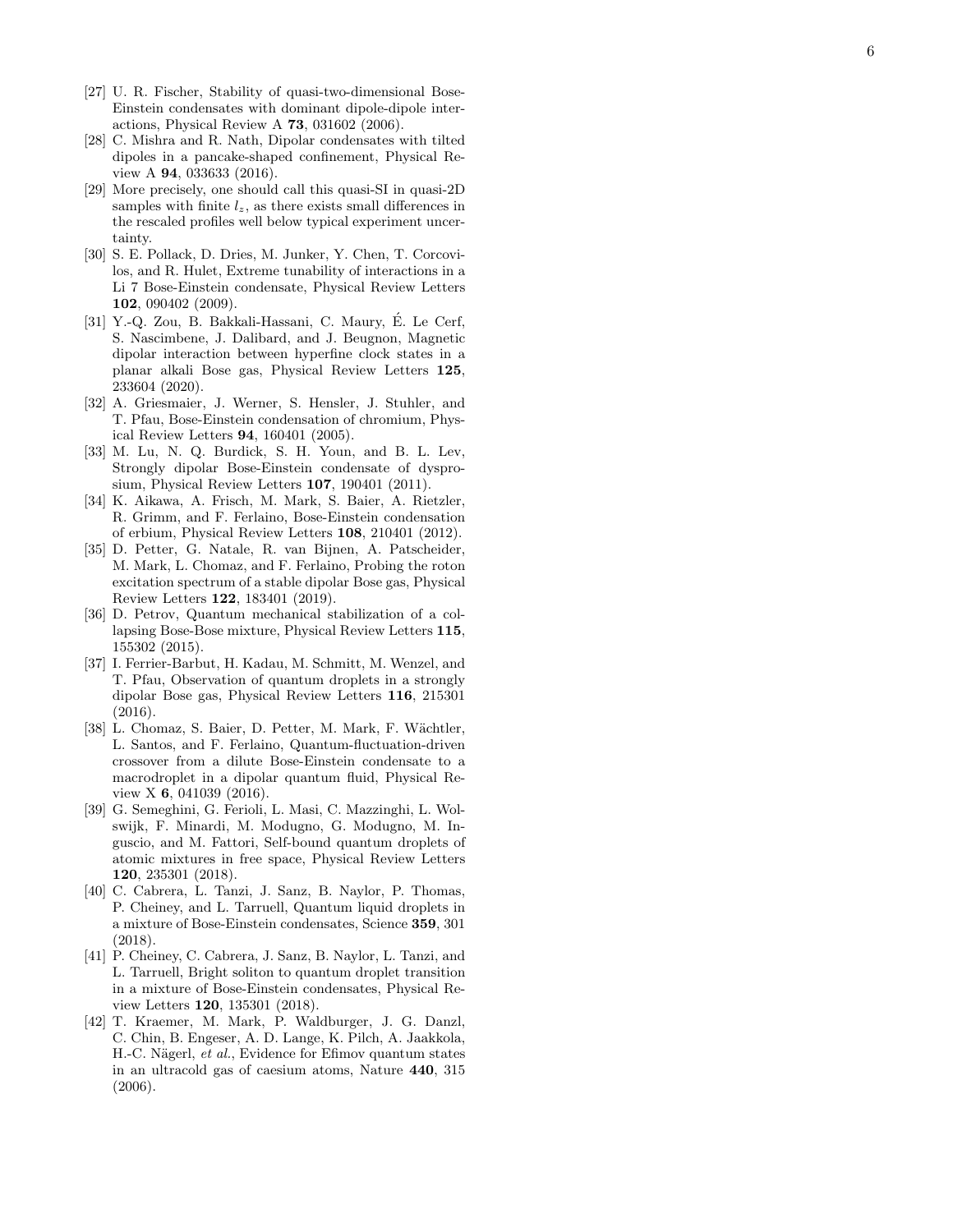## SUPPLEMENTAL MATERIAL

### <span id="page-6-4"></span>S1. Magnetic two-body interaction tuning

We tune the cesium scattering length by applying a uniform bias magnetic field perpendicular to the  $x-y$  plane to access a magnetic Feshbach resonance [\[3,](#page-4-2) [42\]](#page-5-9). We identify zero scattering length at the magnetic field  $B = 17.120(6)G$ , by minimizing superfluid in-situ size as well as the expansion rate in a 2D time-of-flight. We then adopt the formula [\[42\]](#page-5-9)  $a(B) = (1722+1.52B/G)\left(1 - \frac{\Delta B}{B/G - B_0}\right)$  for the scattering length conversion, where  $\Delta B = 28.72$  and  $B_0 = -11.60$ is adjusted to shift the zero-crossing to the measured value. The interaction strength is determined as  $g = \sqrt{8\pi a/l_z}$ , where  $l_z = 184$  nm is the vertical harmonic oscillator length. The uncertainty  $(\pm \delta g)$  in g is primarily contributed by the uncertainty in the magnetic field at the scattering length zero-crossing. Within the range of our reported negative interaction strengths  $-0.0075 \ge g \ge -0.022$ , we have  $\delta g \approx 0.0005$ .

While we have calibrated the coupling constant  $g$  with relatively small uncertainty near zero-crossing, our measurement method does not distinguish a small offset contribution from the magnetic dipole-dipole interaction (MDDI). The 2D superfluid samples adopted in this calibration have in-situ widths of  $w > 7 \mu m$  much larger than the size  $l_z = 184$  nm along the tightly confining axis. This large aspect ratio and our magnetic field orientation (perpendicular to the 2D plane) makes the mean field effect of the MDDI effectively a contact-like interaction, contributing to a shift in the calibrated coupling constant

$$
g \approx g_c + 2g_{\rm dd} \tag{S1}
$$

where  $g_c$  is the bare coupling constant of the contact interaction and  $g_{dd} \approx 0.00087$  is the MDDI coupling constant of atomic cesium confined in the quasi-2D trap; see discussions below.

### S2. Scale-invariant 2D solitons

In the following sections, we evaluate the stationary 2D matter-wave density profile and consider the presence of a MDDI. We start by considering the Gross-Pitaevskii equation (GPE) with a coupling constant  $g_c < 0$  for the contact interaction potential. Due to strong vertical confinement along the z-axis, the vibrational level spacing  $\hbar\omega_z \gg \frac{\hbar^2}{m} n_p |g_c|$ is much larger than the absolute value of the interaction energy, where  $n_p$  is the peak density,  $\hbar$  the reduced Planck constant, and  $m$  the atomic mass. The atomic wave function is frozen to the harmonic ground state along the  $z$ -axis. Integrating out the z-dependence in the GPE and assuming the wave function is isotropic in the  $x-y$  plane, we have

<span id="page-6-0"></span>
$$
H\psi = -\frac{\hbar^2}{2m} \left( \frac{d^2\psi}{dr^2} + \frac{1}{r} \frac{d\psi}{dr} \right) + \frac{\hbar^2 g_c}{m} |\psi|^2 \psi = \mu \psi , \qquad (S2)
$$

where  $\psi(\mathbf{r}) = \psi(r)$  is the wave function that only has a radial dependence and  $n(r) = |\psi(r)|^2$  is the radial density profile. We rescale Eq. [\(S2\)](#page-6-0) using

$$
\mathbf{R} = \sqrt{|g_c| n(0)} \mathbf{r},\tag{S3}
$$

<span id="page-6-3"></span><span id="page-6-1"></span>
$$
\frac{\psi(\mathbf{r})}{\sqrt{n(0)}} \to \phi(\mathbf{R}),\tag{S4}
$$

and arrive at a scale-invariant GPE

<span id="page-6-2"></span>
$$
\tilde{H}\phi = -\frac{1}{2}\left(\frac{d^2\phi}{dR^2} + \frac{1}{R}\frac{d\phi}{dR}\right) - |\phi|^2\phi = \tilde{\mu}\phi.
$$
\n(S5)

The above equation can be numerically solved. The solution gives a chemical potential

$$
\tilde{\mu} = \tilde{\mu}_{\text{ts}} = -0.205 \,. \tag{S6}
$$

We call the resulting scale-invariant solution,  $|\phi_{ts}(R)|^2$ , the Townes profile. Assigning a peak density  $n_p = n(0)$  and a coupling constant  $g_c$ , a Townes soliton must have the density profile

$$
n(r) = n_p \left| \phi_{\text{ts}} \left( \sqrt{n_p |g_c|} r \right) \right|^2.
$$
 (S7)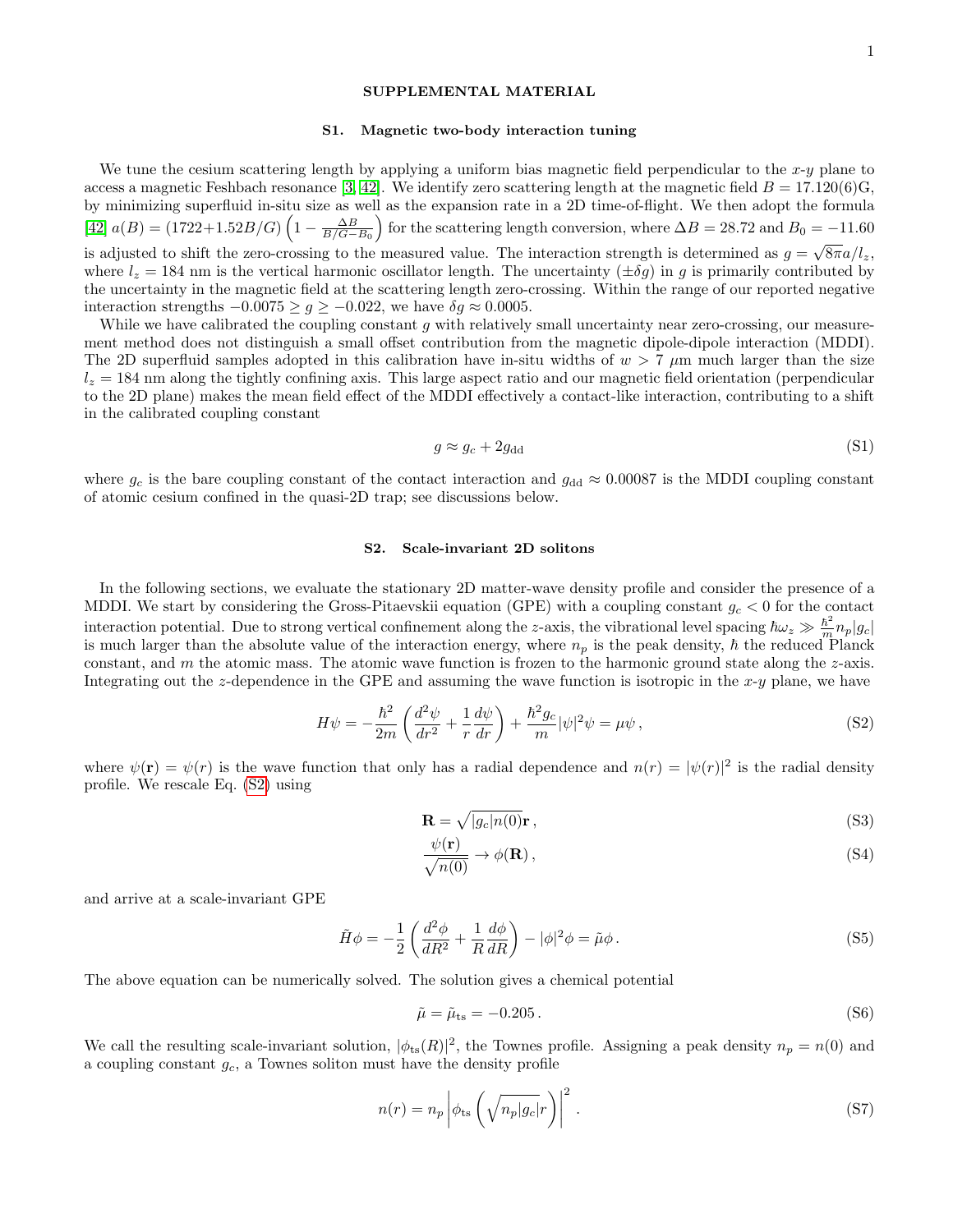## S3. Effect of the MDDI on 2D scale invariance

We now consider the impact on scale invariance with the addition of an MDDI term in the GPE

$$
H_{\rm dd} = \int d\mathbf{r}' V_{\rm dd}(\mathbf{r} - \mathbf{r}') |\psi(\mathbf{r}')|^2 , \qquad (S8)
$$

where  $V_{dd}(r,\theta) = \frac{\mu_0 \mu^2}{4\pi}$  $\frac{6\mu^2}{4\pi}(1-3\cos^2\theta)/r^3$  is the magnetic dipole-dipole potential,  $\mu_0$  is the vacuum permeability,  $\mu \approx$  $0.75\mu_B$  is the magnetic moment of cesium near scattering length zero-crossing, and  $\mu_B$  is the Bohr magneton. The above convolution integral can be expressed in the Fourier space, where the  $k<sub>z</sub>$  dependence can be integrated out. We have

$$
H_{\rm dd} = \frac{\hbar^2 g_{\rm dd}}{m} \int \frac{d\mathbf{k}}{(2\pi)^2} e^{ikr\cos\theta_k} h_{\rm dd} \left(\frac{kl_z}{\sqrt{2}}\right) n(\mathbf{k}),\tag{S9}
$$

where

$$
g_{\rm dd} = \frac{m}{\hbar^2} \frac{\mu_0 \mu^2}{3\sqrt{2\pi}l_z} \tag{S10}
$$

is the 2D MDDI coupling strength and  $n(k)$  is the 2D Fourier transform of the density profile  $|\psi(\mathbf{r})|^2$ . The MDDI function reads [\[14,](#page-4-9) [28\]](#page-5-1)

$$
h_{\text{dd}}(x) = (3\cos^2\alpha - 1) + 3\sqrt{\pi}xe^{x^2} \text{effc}(x) \left(\sin^2\alpha\cos^2\theta_k - \cos^2\alpha\right),\tag{S11}
$$

where  $\text{efrc}(x)$  is the complementary error function and  $\alpha$  is the angle between the spin axis and the tight-confining z-axis. In our experimental setup,  $\alpha = 0$  and  $h_{dd}$  simplifies to

$$
h_{\rm dd}\left(\frac{kl_z}{\sqrt{2}}\right) = 2 - 3\sqrt{\pi}\left(\frac{kl_z}{\sqrt{2}}\right)e^{k^2l_z^2/2} \text{effic}\left(\frac{kl_z}{\sqrt{2}}\right). \tag{S12}
$$

We now express the full 2D Hamiltonian in the rescaled unit according to Eq. [\(S4\)](#page-6-1)

<span id="page-7-0"></span>
$$
\left(\tilde{H} + \tilde{H}_{\rm dd}\right)\phi - \frac{1}{2}\left(\frac{d^2\phi}{dR^2} + \frac{1}{R}\frac{d\phi}{dR}\right) - |\phi|^2\phi + \frac{g_{\rm dd}}{|g_c|}\int\frac{d\mathbf{k}}{(2\pi)^2}e^{ikR\cos\theta_k}h_{\rm dd}\left(\sqrt{\frac{n_p|g_c|}{2}}kl_z\right)\tilde{n}(\mathbf{k})\phi\tilde{\mu}\phi\,,\tag{S13}
$$

where  $\tilde{n}(\mathbf{k})$  is the dimensionless 2D Fourier transform of the rescaled density profile  $|\phi(\mathbf{R})|^2$ .

#### Scale invariance in deep 2D limit

We first consider the deep 2D limit with small  $l_z \ll w$ , where w is the characteristic horizontal size of the sample, and  $\sqrt{n_p|g_c|}l_z \ll 1$ . In this case,  $\tilde{n}(\mathbf{k})$  is non-vanishing only when  $k \lesssim O(2\pi/w\sqrt{n_p|g_c|})$ , where  $h_{dd}(\sqrt{\frac{n_p|g_c|}{2}}kl_z)=2$ remains a constant. The MDDI Hamiltoanian in Eq. [\(S13\)](#page-7-0) thus gives

$$
\tilde{H}_{\rm dd} = 2 \frac{g_{\rm dd}}{|g_c|} |\phi|^2 \,,\tag{S14}
$$

which carries the same form of a contact interaction term. Equation [\(S13\)](#page-7-0) can thus be recast into the exact same form of Eq. [\(S5\)](#page-6-2) by rescaling using

<span id="page-7-2"></span>
$$
\mathbf{R} = \sqrt{n_p|g|}\mathbf{r},\tag{S15}
$$

where the bare coupling constant in Eq. [\(S3\)](#page-6-3) is replaces by

$$
g = g_c + 2g_{\text{dd}}.\tag{S16}
$$

The stationary solution of a 2D matter-wave with  $g < 0$  remains to be that of a scale-invariant Townes profile. The solution has a chemical potential  $\tilde{\mu}$  that relates to the solution  $\tilde{\mu}_{ts}$  of Eq. [\(S5\)](#page-6-2) as

<span id="page-7-1"></span>
$$
\tilde{\mu} = \frac{g}{g_c} \tilde{\mu}_{\text{ts}} \,. \tag{S17}
$$